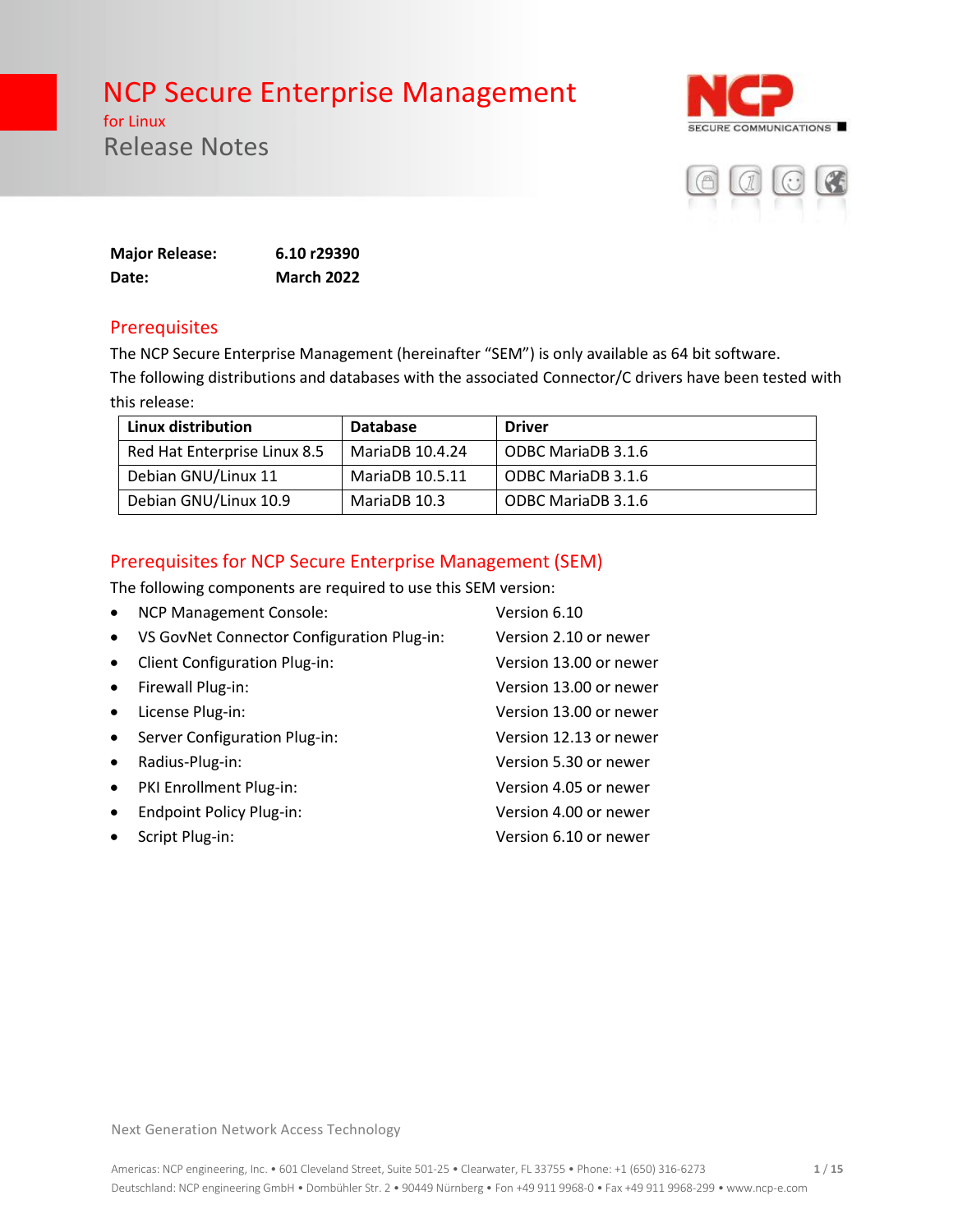for Linux Release Notes





# Note for the migration from NCP Exclusive Remote Access Management to NCP Secure Enterprise Management Server 6.10

#### **Attention: To ensure an uninterrupted operation, please make sure to have a valid license key for the NCP Secure Enterprise Management Server 6.10 available.**

The migration from NCP Exclusive Remote Access Management to NCP Secure Enterprise Management Server 6.10 is supported by the update process. Already installed licenses can still be used after the update/migration. After the update process is complete, make sure to import a valid license for the NCP Secure Enterprise Management Server 6.10 in the management console.

## Note for the use of NCP 2-factor authentication

**Attention: The use of the NCP 2-factor authentication via TOTP soft token or SMS (Advanced Authentication) is a chargeable option starting with this SEM version for which a separate license key is required.**

## Note for the automated execution of scripts

The automated execution of scripts, e.g. by actions like "delete user" or "renew certificate", is deprecated as of this SEM version and will not be included in version 6.20.

# **1. New Features and Enhancements**

### REST API

The new REST API introduced as of this release enables even better integration of the NCP Secure Enterprise Management Server into the user's IT infrastructure. The following areas can be addressed via REST-API:

- Basic SEM settings
- Client Management
- PKI Management
- RADIUS Management
- Firewall Configuration
- License Management

In principle, the SEM can be addressed via REST by any programming language. To further simplify the use for administrators, NCP offers an NCP Python API for the Python scripting language. This can be installed from pypi.org (Python Package Index) using the command line pip install NcpSemApi.

# New menu item "Configuration license report

The license report necessary for PayPerUse licensing can be configured by calling the new menu item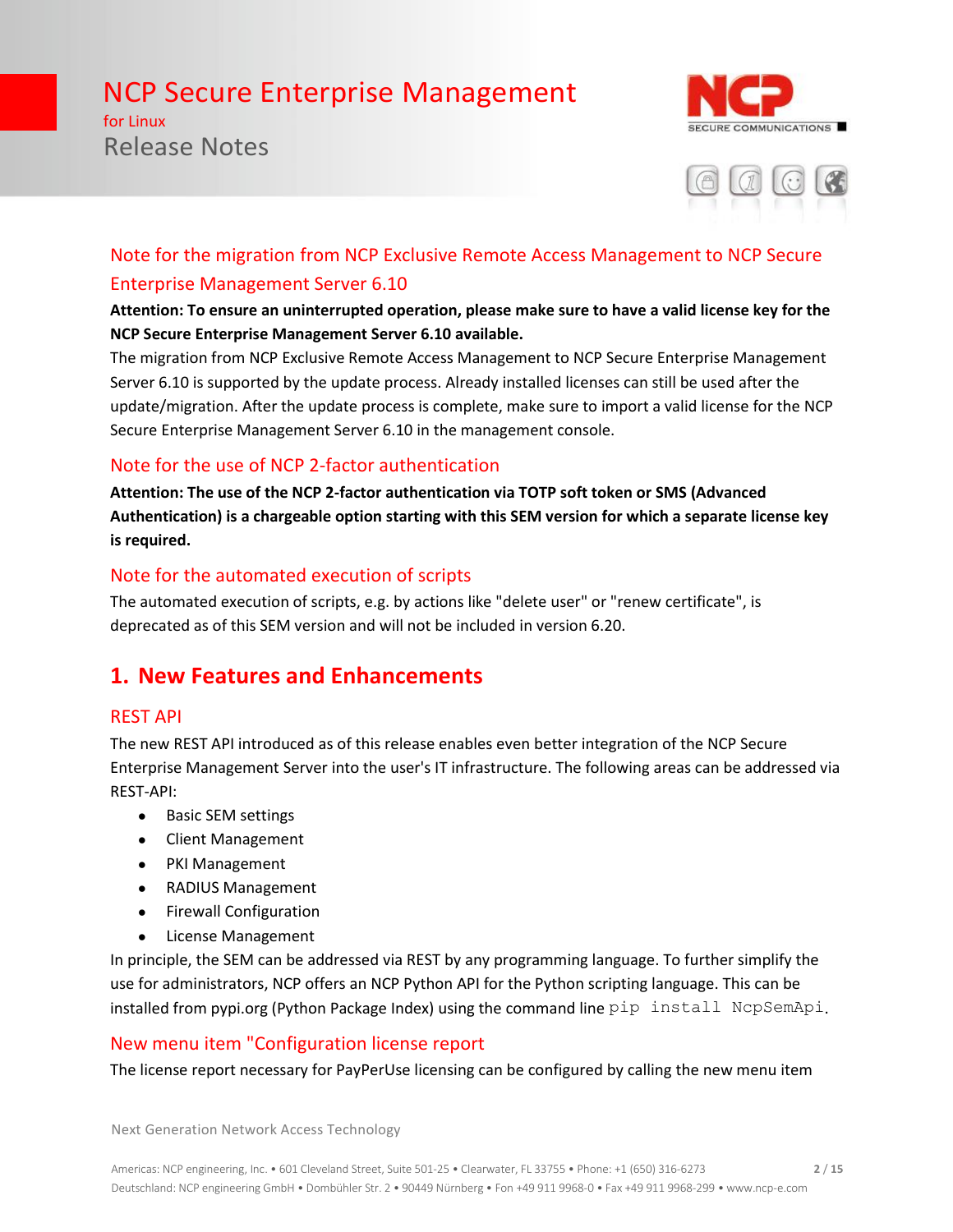for Linux Release Notes





"Configuration License Report" and the corresponding mail dispatch can be tested.

#### Support of the NCP VS GovNet Connector 2.0

From this version of the NCP Secure Enterprise Management Server, the NCP VS GovNet Connector 2.0 is supported in conjunction with the associated plug-in.

## Dedicated license for NCP 2-factor authentication according to TOTP or SMS procedure

The use of NCP 2-factor authentication according to TOTP or SMS procedure is chargeable from this version of the NCP Secure Enterprise Management Server and therefore requires its own license.

### Support of the audit log in the NCP VS GovNet Connector 2.0

Using the CLI call rsulog -t auditlog ... the audit log of the NCP VS GovNet Connector can be called up on the NCP Secure Enterprise Management Server.

### Enhancement of the NCP script by a login period for RADIUS users

This enhancement of NCP script enables the access of existing RADIUS users to be restricted to defined time windows.

# **2. Improvements / Problems Resolved**

### Using TLS 1.2

All TLS communication of the SEM is done with TLS 1.2 from this version on. If the use of TLS 1.0 or 1.1 is necessary for backward compatibility reasons, this can be configured in the configuration file

- ncprsu.conf in the section [General] by entering the following parameters:
	- MgmMinTLSVersion (for console, script, plug-in upload tool, software packages).
	- RsuMinTLSVersion (update clients)
	- SrvCfgMinTLSVersion ((v)SES, (v)HAS, Backup Server)

Possible values for these parameters are "1.0", "1.1", "1.2". If these values are not set, TLS version 1.2 applies. The following software versions do not require an adjustment of the TLS version for SEM upload:

- Client SoftwareUpdatePackage as of 11.10
- Client Plug-in as of 11.10 (exception 11.21 r44244)
- Firewall Plug-in as of 12.00
- License plug-in as of 11.10
- RADIUS Plug-in as of 5.10
- Server Plug-in as of 12.10

In general, the plug-in import via .plugin file is not critical with regard to the TLS version. Current servers, HA servers, Windows clients of version 12.x and macOS clients of version 4.x are also uncritical.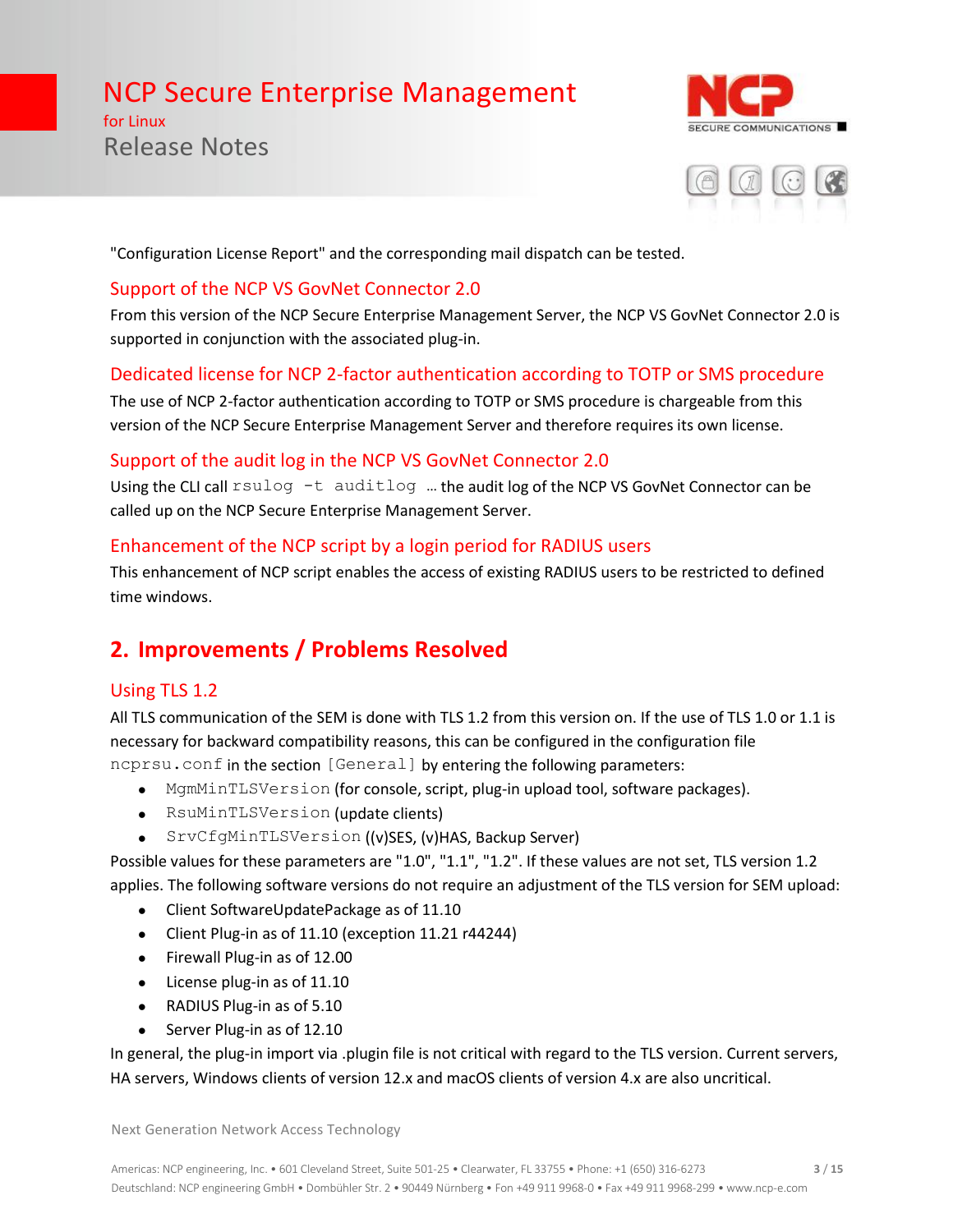for Linux Release Notes





### New parameters in the account log

The following RADIUS attributes sent from the NCP Secure Enterprise VPN Server (SES) to the SEM are stored in the account log:

- $\bullet$  NAS ID (32)
- NAS Port Type (61)
- Client Tunnel Endpoint (67)
- Server Tunnel Endpoint (66)
- Framed IP Address (8)
- Framed Protocol (7)
- Client DNS Name (190)

# Extension of the administrator AD Authentication Configuration

Within the administrator group configuration, the search attribute for the authentication of the console administrator in LDAP can now be configured under "AD Authentication". By default "sAMAccountName" is set here for Microsoft Active Directory.

## Recursive creation of client configurations

Changed client configurations can now be recursively generated for the clients located in the subgroups by setting the "Including all subgroups" option.

# New default values in RADIUS dictionary on new installation

In case of a new installation of the SEM, the parameter names in the RADIUS dictionary are set to NCP default values. In case of an update the parameter names remain unchanged.

# Error message "Package not compatible

If a client version for a macOS, Linux, Android client or VS GovNet Connector was set in the client template on the SEM, the "Package not compatible" message was returned. This issue has been fixed.

# High CPU load

When a new user was created in SEM, the CPU load increased significantly. This problem has been fixed.

# External authentication via Kerberos

External authentication via Kerberos is case insensitive by default, i.e. VPN user names are checked with the Active Directory via Kerberos, regardless of upper or lower case. Using the new RADIUS setting KrbSendEncTimeStamp=1 introduced in SEM, the check can be switched to case sensitive.

# CA certificate import - "Entry could not be inserted"

CA certificates whose Authority Key Identifier (AKID) has a length of 70 bytes could not be imported in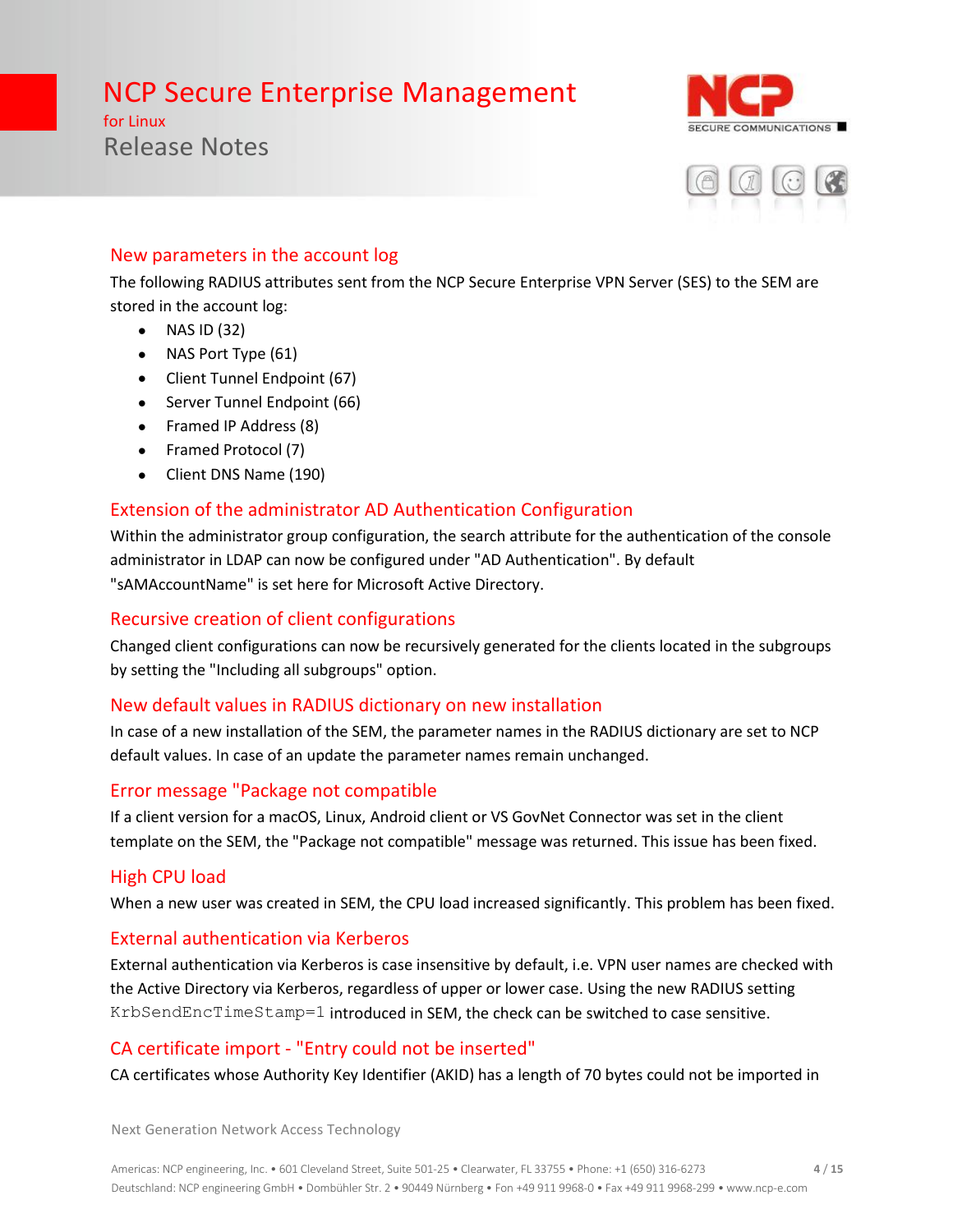for Linux Release Notes





SEM and the error message "Entry could not be inserted" was displayed. This problem has been fixed.

#### Problem solving when creating a detailed license report

#### Duplicate RADIUS user

Under certain circumstances a RADIUS user could be created twice. This problem has been fixed.

#### Replication error or failure of backup SEM

When transferring a large number of users with State=0, a timeout occurred at the Primary SEM. This problem has been fixed.

#### Missing task ID in output files

The output files task.out and task.err associated with a created task did not contain a task ID. This problem was fixed.

#### Display of used iOS client licenses

When deleting an iOS client, the associated device ID was not released, which caused an incorrect display of free iOS client licenses. This issue has been fixed.

#### Log output "Usage error: tried to wait on non-existent child"

The script-driven sending of the license report generated the log output "Usage error: tried to wait on non-existent child". This problem has been fixed.

### Bug fixes when using subscription licensing

When using subscription licensing, problems occurred in connection with a proxy server or displaying the subscription status in the HA server. These issues have been resolved.

#### Missing group name in log output

When a license was assigned or removed from a user, the associated log output did not include the group name. This problem has been fixed.

#### Problem solving with usernames and umlauts contained therein

User names containing umlauts and external RADIUS authentication via MS-CHAPv2 could not be authenticated. This problem has been fixed.

Fixed a problem with renaming a VPN bypass list in the plug-in

#### Problem solved when entering new server and HA server licenses of newer version

### Enhancement of the written logs by the name of the management server used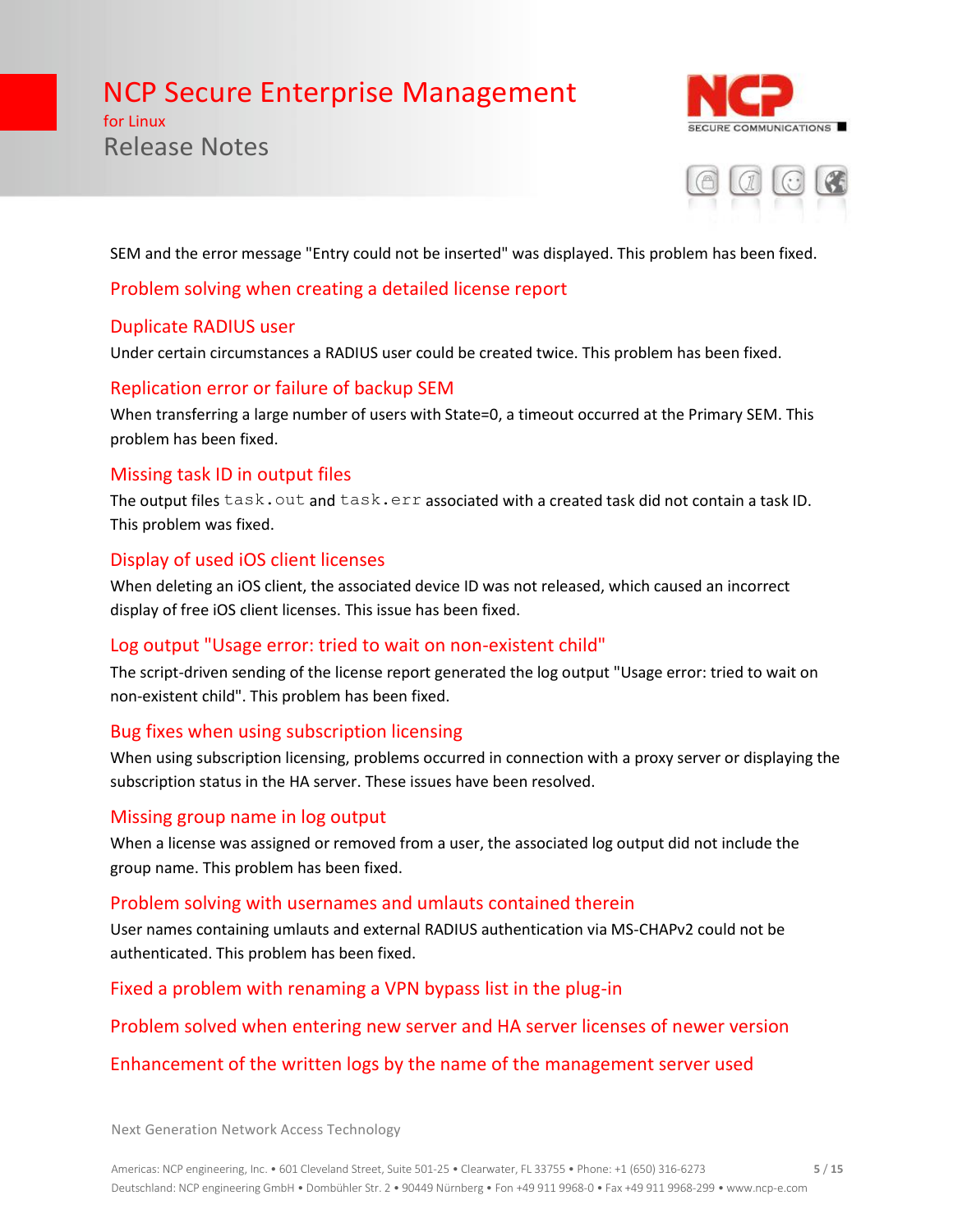for Linux Release Notes





In order to be able to distinguish in the log entries which management server (primary or backup) created the entries, the name of the management server is added to these entries.

### Creation of RADIUS users without a configured password

With this version of the NCP Secure Enterprise Management Server, RADIUS users can be created in the event of external authentication without a password. Until now, a random dummy password was always generated for this. This change is intended to prevent the RADIUS user in question from being able to log in with the dummy password if the external authentication is inadvertently switched off. Users without a configured password are blocked in the event of missing external authentication.

Troubleshooting with certificates whose common name is 63 characters or longer

#### Error message  $\ldots$  tpb.zip "does not exist! Errno = 2

In the case of an update of the NCP Secure Enterprise Management Server, an error message with the content ... tpb.zip "does not exist! Errno = 2 could appear. This problem has been fixed.

#### NCP script user.createConfig always provides a positive return value

The NCP script method createConfig of the CUser class always returned the return value 1, even if the method fails. This problem has been fixed.

### Display error in the notification "SEM server certificate will be invalid soon"

Under certain conditions, the notification "SEM Server certificate will be invalid soon" was missing the expiry date of the certificate. This problem has been fixed.

### Troubleshooting when saving a Secure Server template

#### Uninstall the NCP Secure Enterprise Management Server

After uninstalling the NCP Secure Enterprise Management Server, not all log files were removed. This problem has been fixed.

### Configuration of the NCP Virtual Secure Enterprise VPN Server

Changes in the configuration of an NCP Virtual Secure Enterprise VPN Server are sent to the gateway but not displayed. This problem has been fixed.

### Package and download of the International Phonebook removed

The package and download of the International Phonebook for using an external dialer (iPass) on the client has been removed.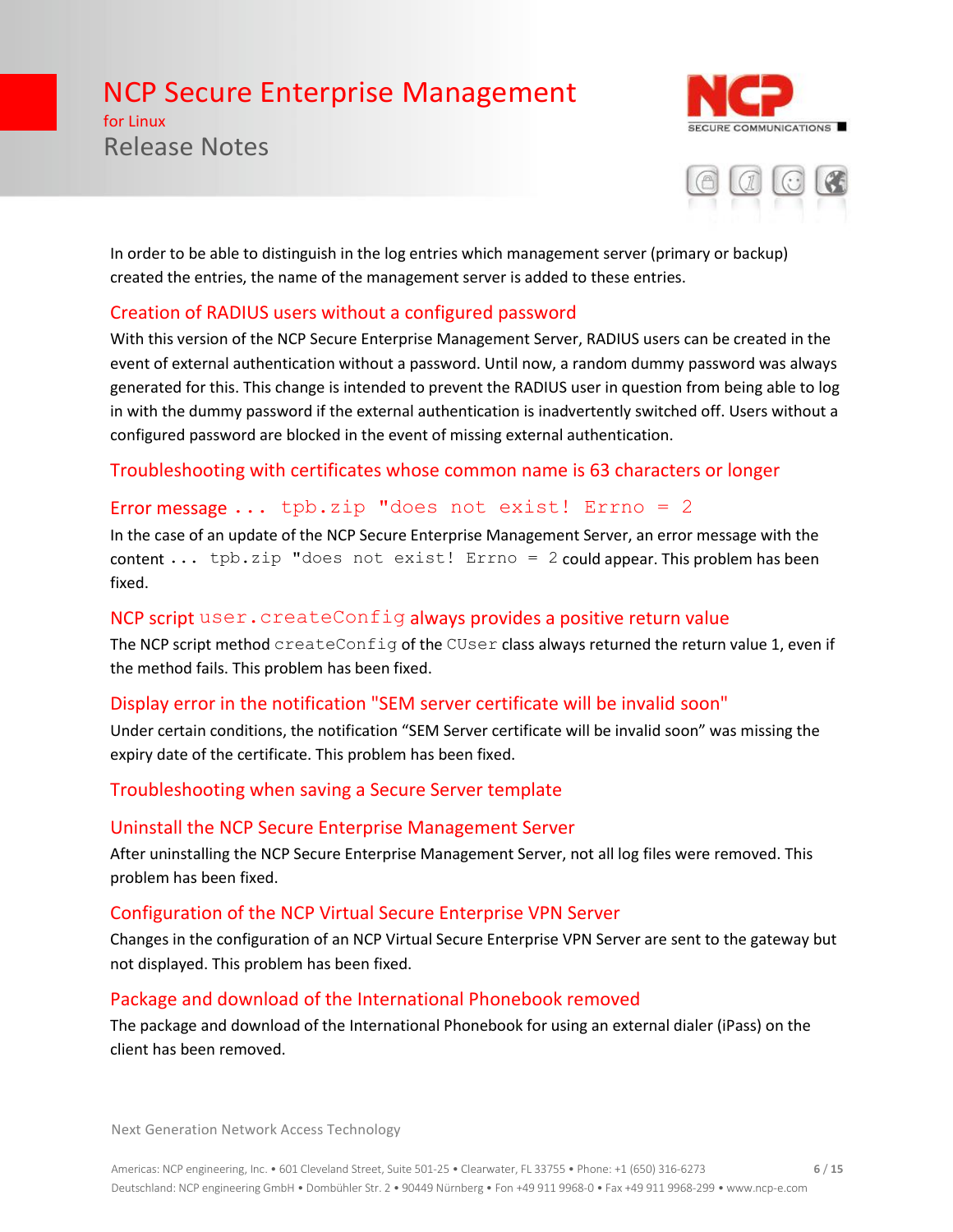for Linux Release Notes





### Troubleshooting for RADIUS users with german umlauts in their names

### Option "License / used VPN gateways in HA LB mode" in the server plug-in

The option "License / used VPN gateways in HA LB mode" cannot be enabled in the server plug-in. This problem has been fixed.

### Advanced authentication with Sophos MCS

The SMS service provider Sophos MCS has been removed from the configuration of the Advanced Authentication because it has discontinued its service.

Troubleshooting within the recovery of the primary management server configuration from failsafe replication using rsurestore

New configuration option for the synchronization of subscription licenses via a proxy in the settings of the NCP Secure Enterprise Management Server

Troubleshooting with certificate templates whose name is 63 characters or longer

Troubleshooting with sem-config after operating system update

### License plug-in only imports license versions that are known to it

Previously, the license plug-in could also be used to import newer license versions than are known to him. However, this led to problems in other areas under certain circumstances. Therefore, from this version onwards, only known license versions can be imported via the license plug-in.

# Security update of the OpenLDAP library used to version 2.4.57

The security update to the OpenLDAP library 2.4.57 closes the following security issues in OpenLDAP: CVE-2020-36221 CVE-2020-36222 CVE-2020-36223 CVE-2020-36224 CVE-2020-36225 CVE-2020-36226 CVE-2020-36227 CVE-2020-36228 CVE-2020-36229 CVE-2020-36230

### Removing of old logs loaded into the management after creating a new client

After uninstalling and then reinstalling a client, its logs were still available on the central management. This problem has been fixed.

Fixed a XAUTH issue after a RADIUS user has not logged in for more than 8 hours

# Optimization of the switchover of the primary management server to a secondary management server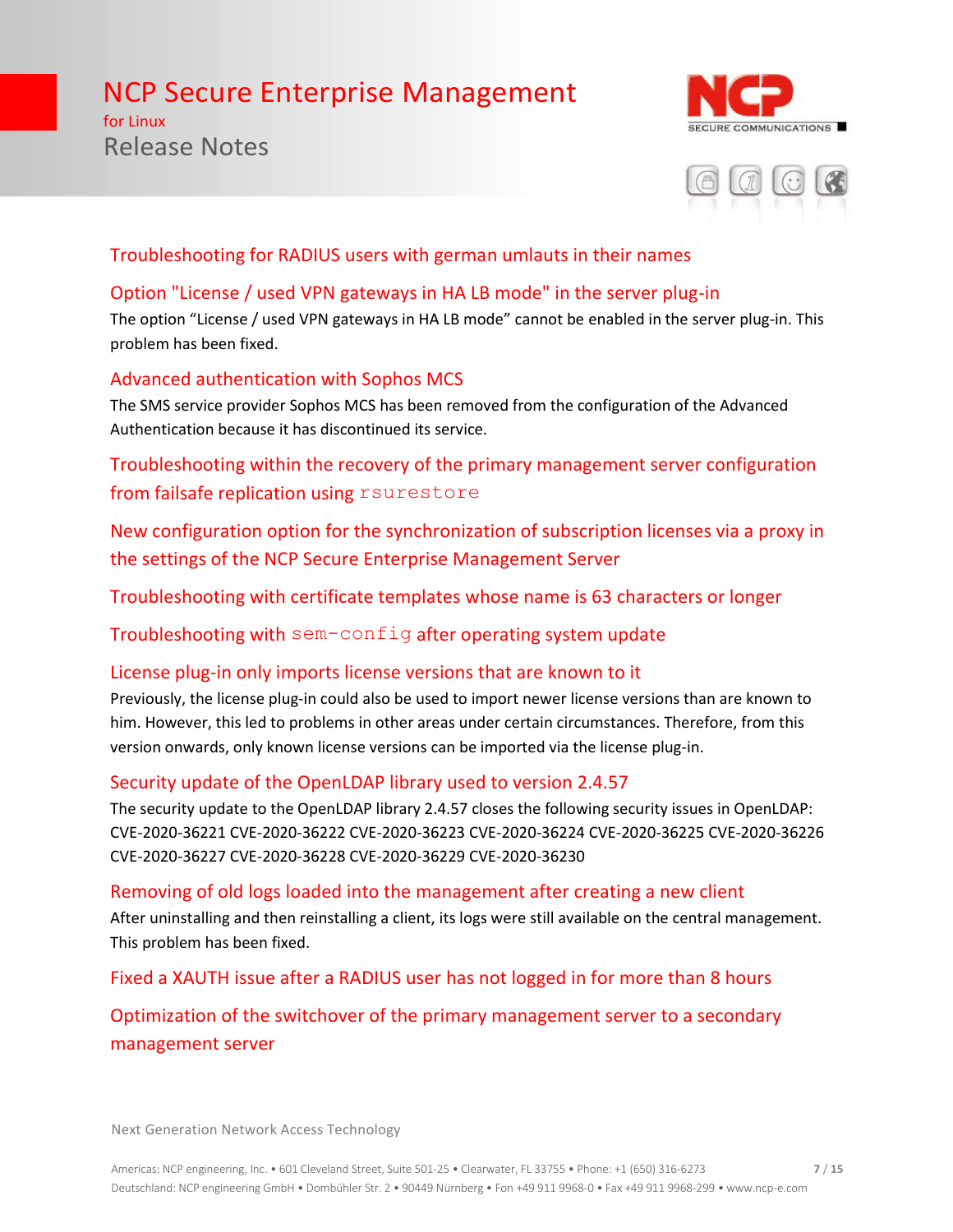for Linux Release Notes





# **3. Known Issues**

### The NCP VS GovNet Connector 1.10 is no longer supported

The administration of the NCP VS GovNet Connector 1.10 is no longer supported from this version of the NCP Secure Enterprise Management Server.

# It is not possible to differentiate between NCP Secure Enterprise Client and VS GovNet Connector in an administrator group

If an administrator group is created, the entry "Client configuration" is displayed for the client plug-in and the connector plug-in. An individual configuration of these two client entries is not possible.

# The VS GovNet Connector Plug-in is currently not able to display the VS GovNet Connector's audit logs

# **4. Getting Help for the NCP Secure Enterprise Management**

To ensure that you always have the latest information about NCP's products, always check the NCP website at:

<https://www.ncp-e.com/en/service/> For further assistance with the NCP Secure Enterprise Server, visit: <https://www.ncp-e.com/en/service-resources/support/>

Mail: [helpdesk@ncp-e.com](mailto:helpdesk@ncp-e.com)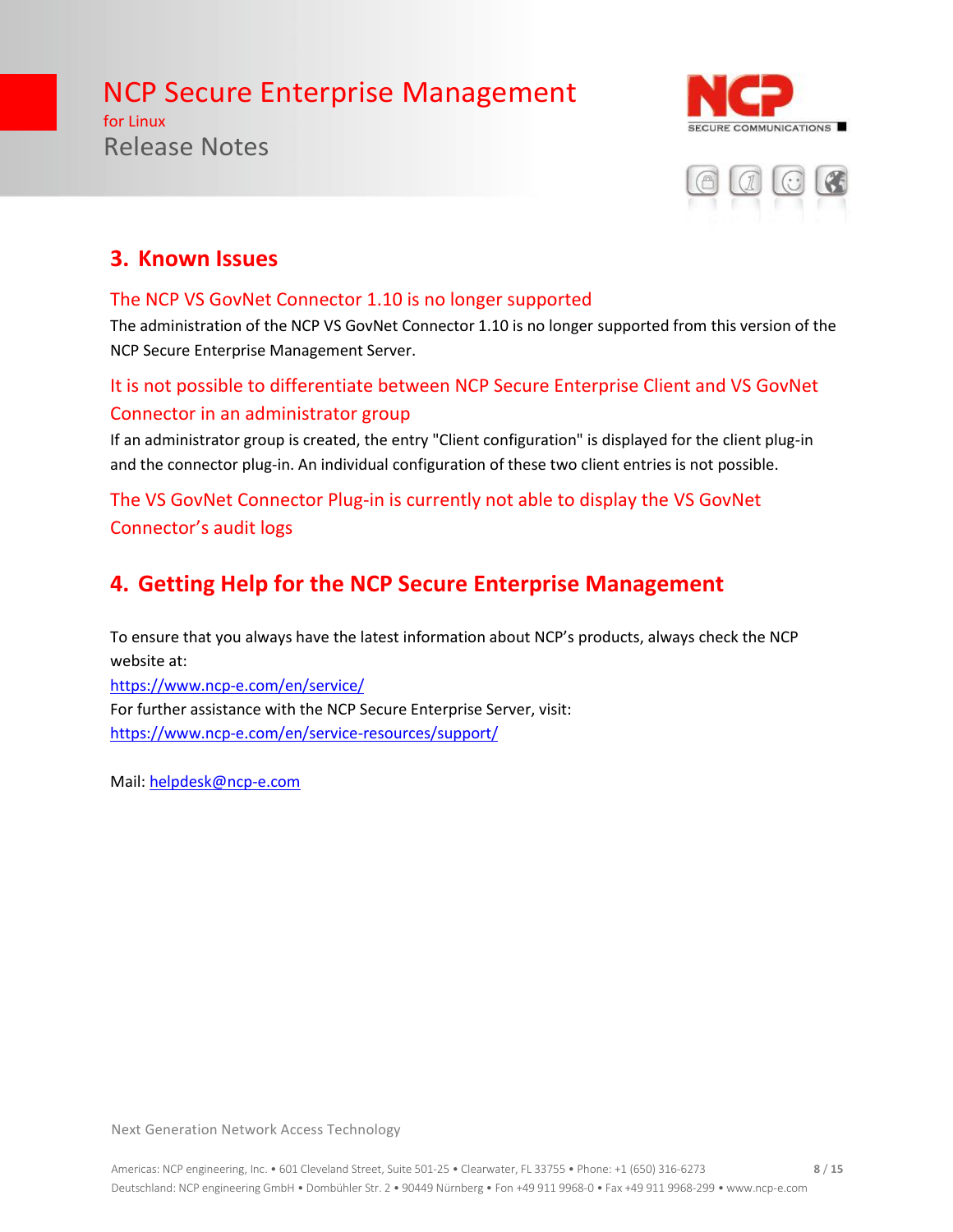for Linux Release Notes





# **5. Features**

### Central Management

NCP Secure Enterprise Management (SEM) is the central component of the NCP Next Generation Network Access technology. As the Single Point of Administration it provides the transparency required to enable network administrators to centrally manage mobile and stationary workstations, as well as remote VPN gateways (such as those in branch office networks). The NCP software tool provides all functionalities and automation mechanisms that are required for commissioning and operating a remote access infrastructure.

Using SEM, configurations, certificates and software updates are created and updated centrally, stored or distributed and rolled-out.

The Policies for Endpoint Security (Network Access Control) are created centrally at SEM and, dependent on their conformance to the resultant rules, Enterprise Clients are allowed or denied access to the corporate network.

#### Licensing the Managed Units

The total number of Managed Units to be licensed in a Secure Management Server system is the sum of the number of Client entries. The units forming the central server serving the Configuration Plug-ins (Secure Server and HA Server) do not count towards determining the number of Managed Units to be licensed.

### Components of the Secure Enterprise Management

The NCP Secure Enterprise Management (SEM) consists of the Management Server and the Management Console. Database system software is not included the package.

### Server Prerequisites

**Operating Systems** See Prerequisites on page 1 **Computer** CPU min. Pentium III-800 MHz (depending on the number of managed units) With RADIUS Plug-in: Pentium IV-1,5 GHz Hard disk: min. 50 MB free disk capacity plus disk capacity for log files and app. 20 MB per software package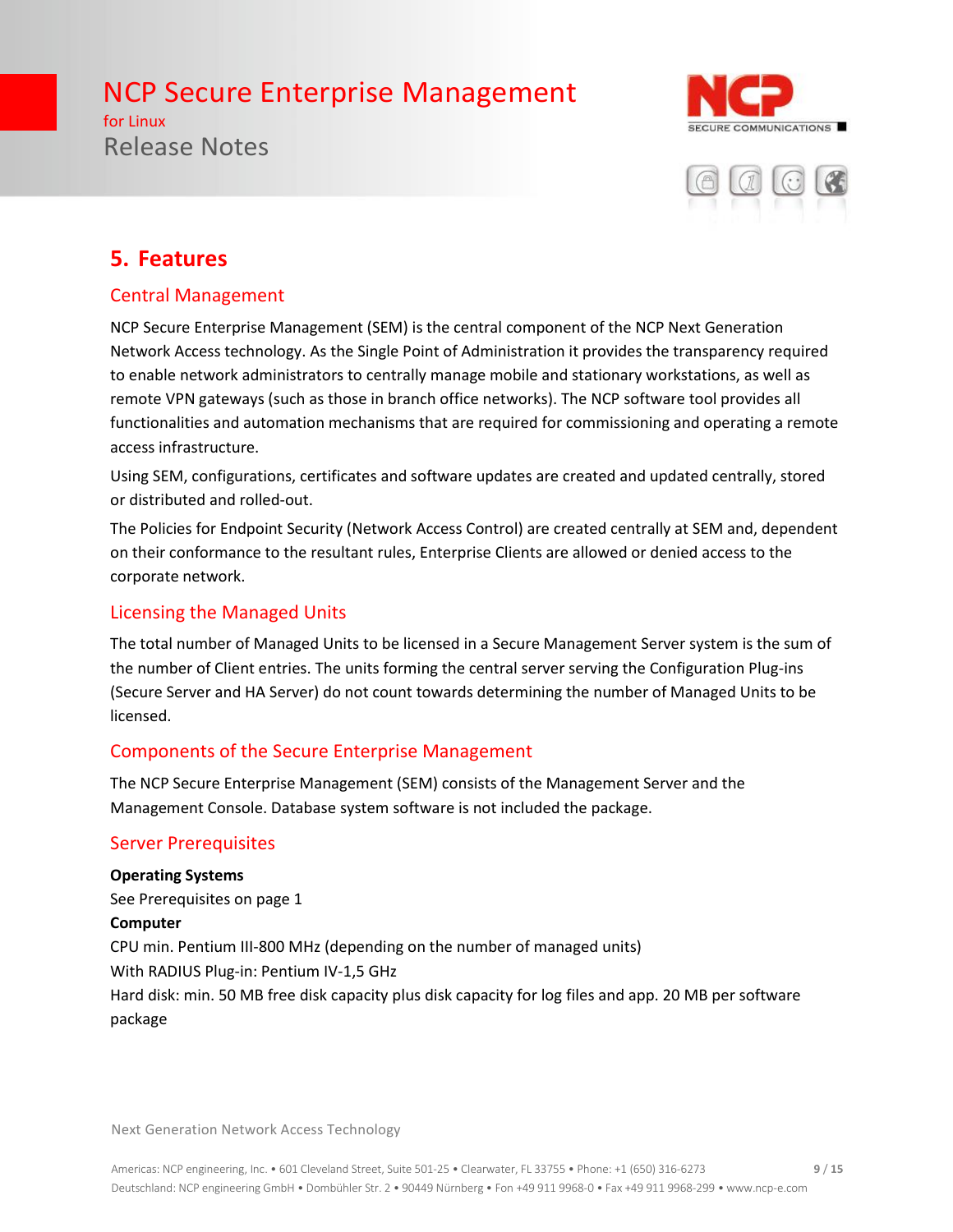for Linux Release Notes





#### **Databases Supported**

#### See Prerequisites on page 1

All system relevant information is stored in the database and is usually integrated in the VPN operator's backup process; i.e. user profiles (configurations of the managed units), license keys and authentication data, certificates, provider passwords, etc.

#### **Backup System**

A backup option includes the integrated replication services needed by main and backup Management Servers to ensure the continuous availability of management services.

#### **Supported Certification Authorities**

Microsoft Certificate Services as integrated or stand-alone CA.

#### Console Prerequisites

The Management Console is used to centrally manage the VPN user data.

#### **Operating Systems**

Windows Desktop operating systems 32 bit or 64 bit

#### Management Server-Module

The Management Server modules are provided as plug-ins and can be installed as from any Windows computer within the local network by simply entering the IP address of the Management Server using the Management Console. (The database system is not included in the product scope).

#### **Available Plug-ins**

- Client Configuration Plug-in
- Firewall Plug-in
- Server Configuration Plug-in (HA Server and Secure Server)
- License Management Plug-in
- PKI Management Plug-in
- Endpoint Policy Plug-in
- Script Plug-in
- RADIUS Plug-in
- System Monitor Plug-in (experimental)
- VS GovNet Connector Configuration Plug-in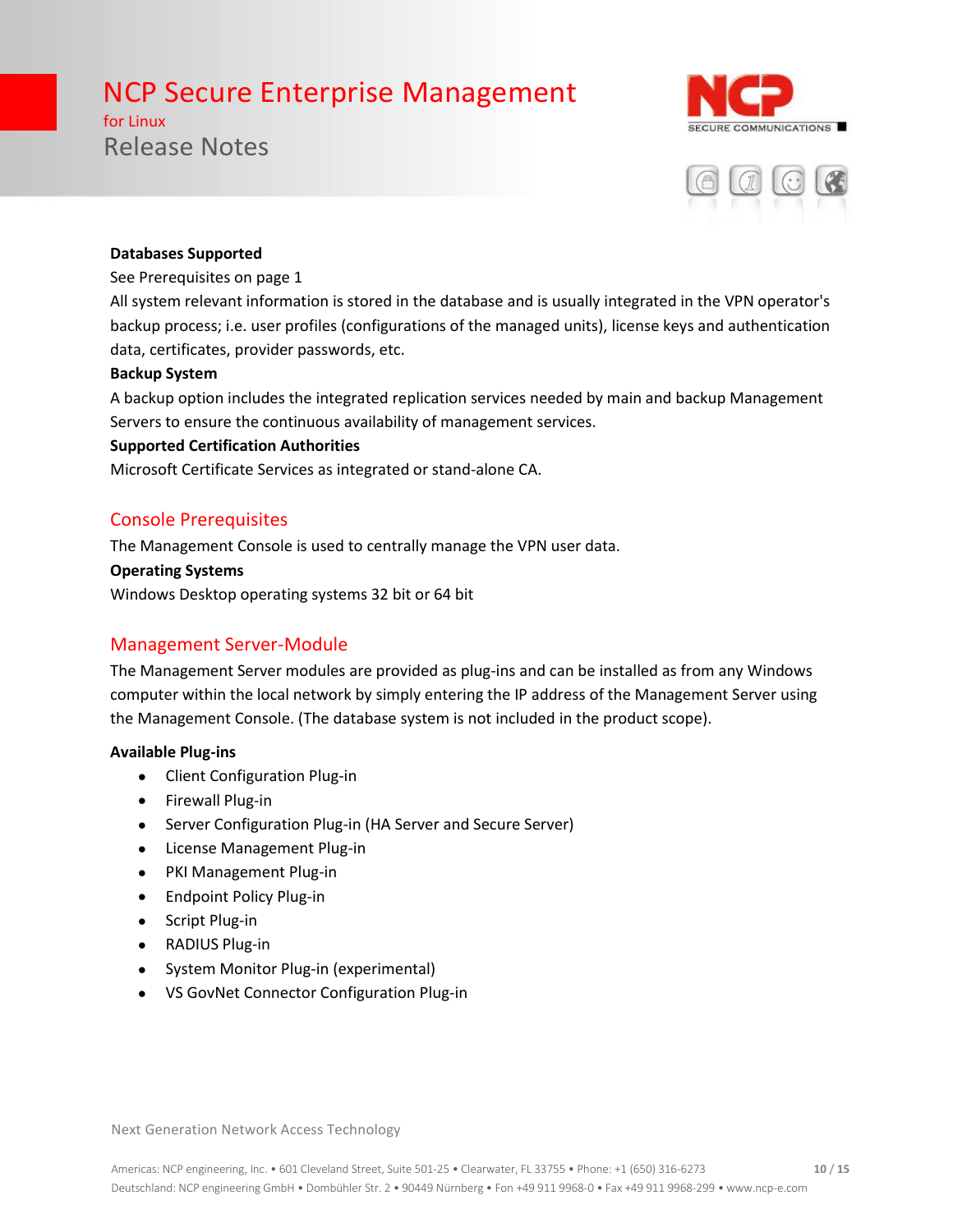for Linux Release Notes





# RFCs and Drafts supported

- RFC 2138 Remote Authentication Dial In User Service (RADIUS)
- RFC 2139 RADIUS Accounting
- RFC 2433 Microsoft CHAP
- RFC 2759 Microsoft CHAP V2
- RFC 2548 Microsoft Vendor-specific RADIUS Attributes
- RFC 3579 RADIUS Support for Extensible Authentication Protocol (EAP)
- RFC 2716 PPP EAP TLS Authentication Protocol
- RFC 2246 The TLS Protocol
- RFC 2284 PPP Extensible Authentication Protocol (EAP)
- RFC 2716 Certificate Management Protocol
- RFC 2511 Certificate Request Message Format
- Draft-ietf-pkix-cmp-transport-protocols-04.txt, Transport Protocols for CMP
- Draft-ietf-pkix-rfc2511bis-05.txt, Certificate Request Message Format (CRMF)

### Core Functionality

#### **Management of Administrators and Multi-Company Support**

The Secure Enterprise Management system's multi-company support makes it a natural choice for implementation at Managed Security Service Providers (MSSP) with their "managed VPNs", or in remote access structures, where multiple companies jointly use one VPN platform (VPN sharing).

Using centralized administrator management, access rights can be defined for the administrators of the respective stand-alone companies and their associated VPN users.

Administrator groups mean that the rights of the administrators can be assigned in such a manner that each has exclusive access to only his/her specific company (Organization Group); the chances of infringing on any other organization's data are precluded.

The Secure Enterprise Server, or a server supplied by any manufacturer (see the compatibility list at www.ncp-e.com) can be implemented as VPN gateway. Secure Enterprise Management can thus be integrated within any existing IT infrastructure and it enables operation even in complex VPN environments.00

#### **License Management (License Management Plug-in)**

Using License Management, all the managed units are made available to the Management Server. The Managed Units can be either user licenses or remote server licenses. All licenses are managed according to predefined policies:

• Licensing can be handled either automatically or manually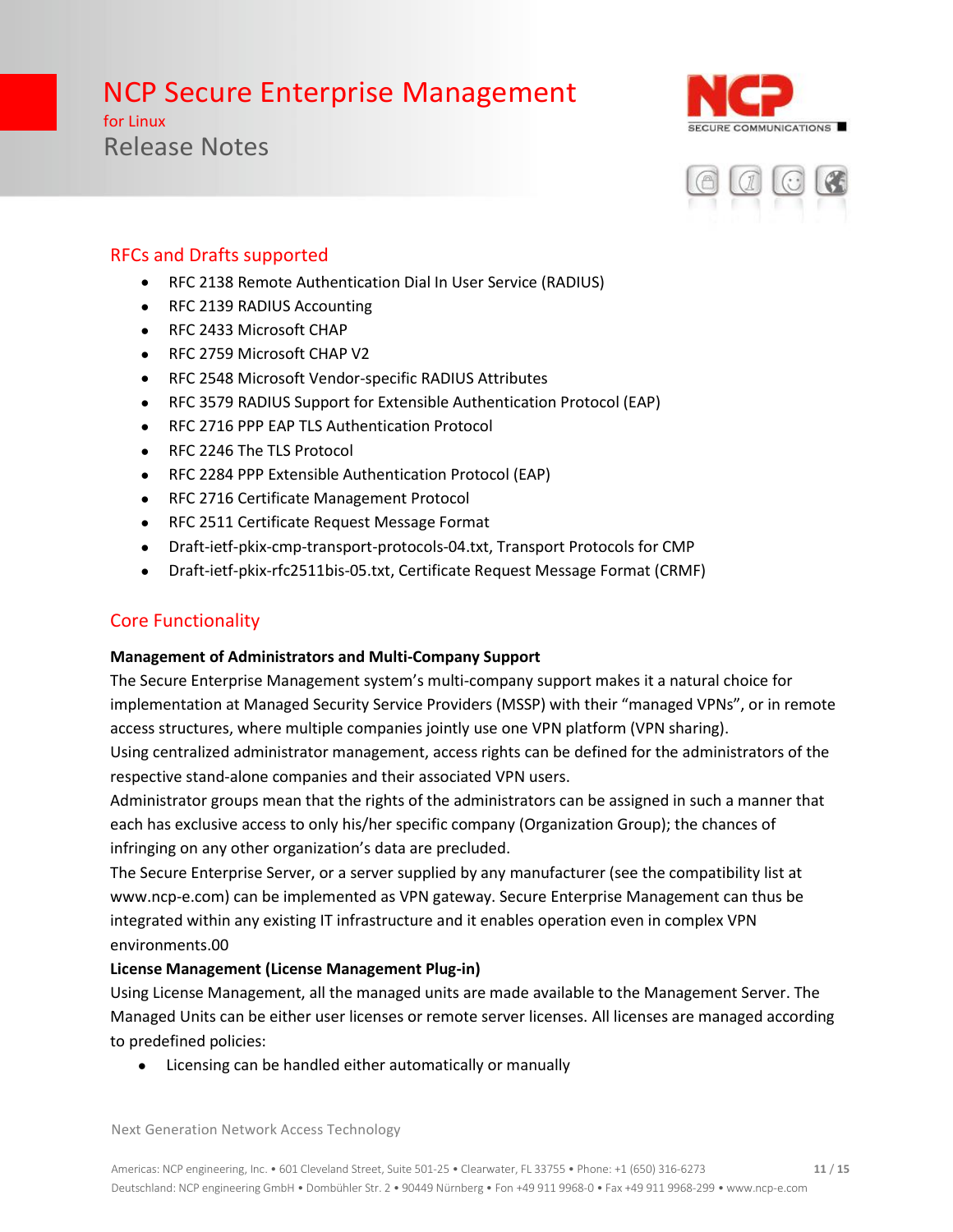for Linux Release Notes





- When no longer required licenses can be returned to the pool
- A warning is given when the license pool is empty

#### **Creating Configurations for the Managed Units**

Using the Management Console, user data can be called down or configurations and certificates stored. All relevant information is stored in the database and is normally integrated into the backup process of the VPN operator.

All relevant data can be input either interactively via the Management Console or scripted via the Script Plug-in.

#### **Automatic Update (via LAN or VPN)**

The Secure Enterprise Management Update Service enables all software components relevant for a remote access environment to be held centrally. As soon as a connection is established between a Client and the corporate network, these components are copied to the Client. Even if the connection is interrupted during the transfer, the pre-existing software status and configurations are preserved unchanged. Only after a complete, error-free transfer of all pre-defined data does the actual update take place.

• Control of the Update Package

Software components are distributed according to an Update List, collected together by an administrator and based on certain pre-defined needs. In this way it is possible to differentiate, per component, between communications media, frequency that an update is refused and type of update.

• Update Components

The following software components can be prepared for automatic update:

- o Configurations (Enterprise Client Profiles and Monitor settings)
- o User Certificates (Soft certificates, p12 format)
- o Issue Certificates (Soft certificates, .cer and .pem format)
- o Update Client
- o Software versions (Software Updates/Upgrades can only be performed on Clients under Windows desktop operating systems)
- Communications Media

All communications media supported by the remote device can be used for update components. This ensures, for instance, that a fast communications media can be used to transfer large amounts of data.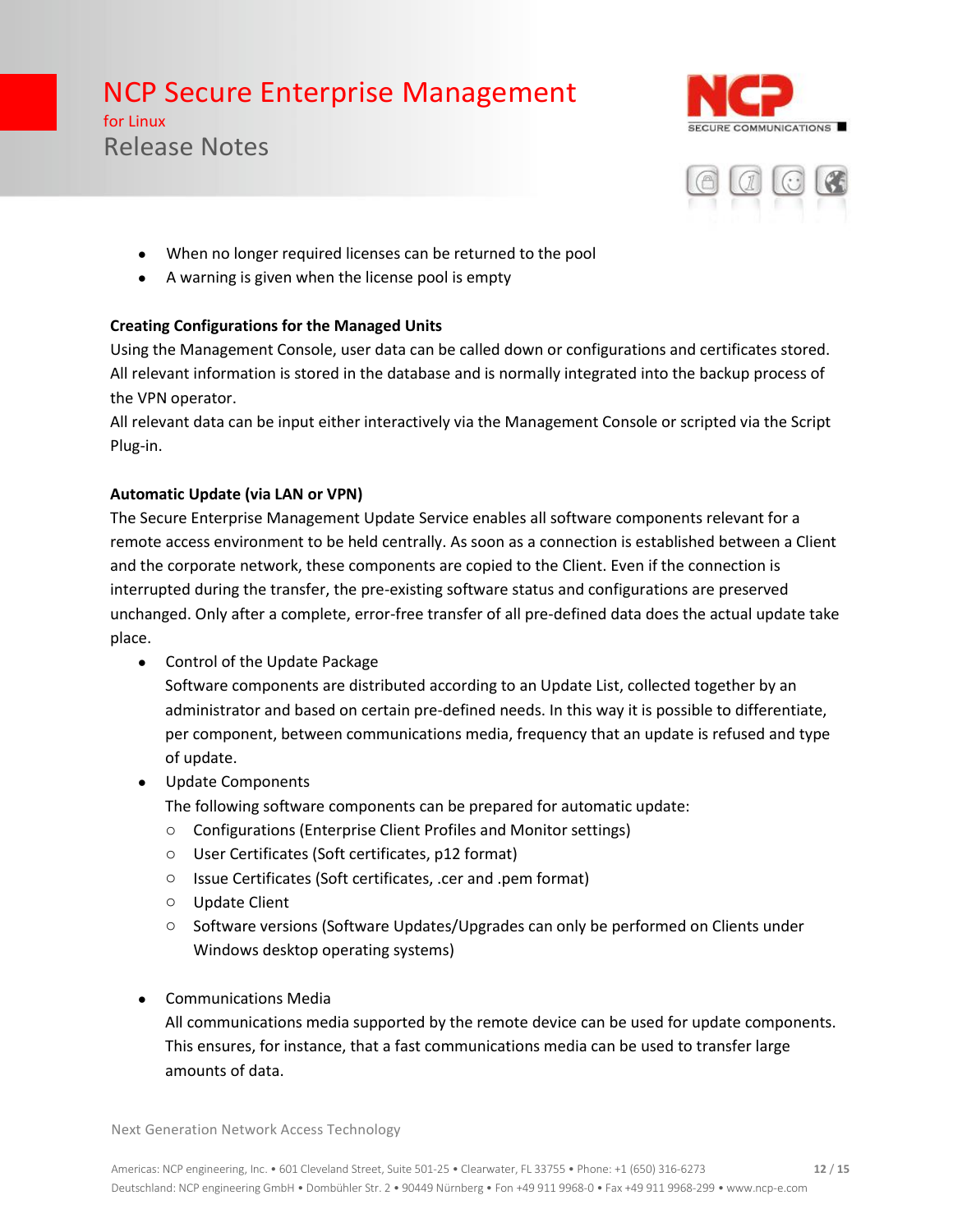for Linux Release Notes





• Update Process

As an alternative to updates via VPN, updates can also be performed via LAN. (An NCP Dynamic Personal Firewall can only be updated via LAN). During updates via VPN all data is transferred encrypted through the tunnel. During updates via LAN, when the Client machine is located in a home corporate network, data is transferred using an SSL VPN connection.

## Description of the Plug-ins

#### **System Monitor Plug-in (as test software)**

This plug-in provides information about all important events within a VPN installation, in bar graphs or line diagrams. The administrator can use the system monitor to call up current status information in real time, or to access previously saved data repositories of the remote access environment. Each graph can be paged backwards or forwards on the time axis. The views of the diagrams can be freely selected.

#### **Client Configuration Plug-in**

Using this plug-in, Secure Enterprise Clients profiles can be created, configured and administered, using such facilities as:

- automatic generation of all group specific and connectivity parameters, based on predefined templates
- only personalized data need be entered manually (authentication data for the first connection during the rollout)
- definition of those parameters that will not be alterable by the remote user
- automatic configuration of central component data (RADIUS, LDAP, SNMP) that is referenced in user profiles
- extensive logging (versions, time stamps for configuration changes, automatic upload of client log files)
- creation of a generalized init-user for rollout, and
- automatic creation and provision of configuration updates.

#### **Firewall Plug-in**

The Firewall Plug-in is used for configuring the personal firewall of the Secure Enterprise Clients and also for configuring the Dynamic Personal Firewall of the Client Suite. Configuration options include:

- definition of application and connection dependent filter rules
- filter rules can be based on protocols, ports and addresses
- definition of specifications for detection of "friendly networks" (IP address, network, network mask, IP address of the DHCP server, MAC address)
- definition of logging settings
- FND server configuration (Friendly Net Detection), and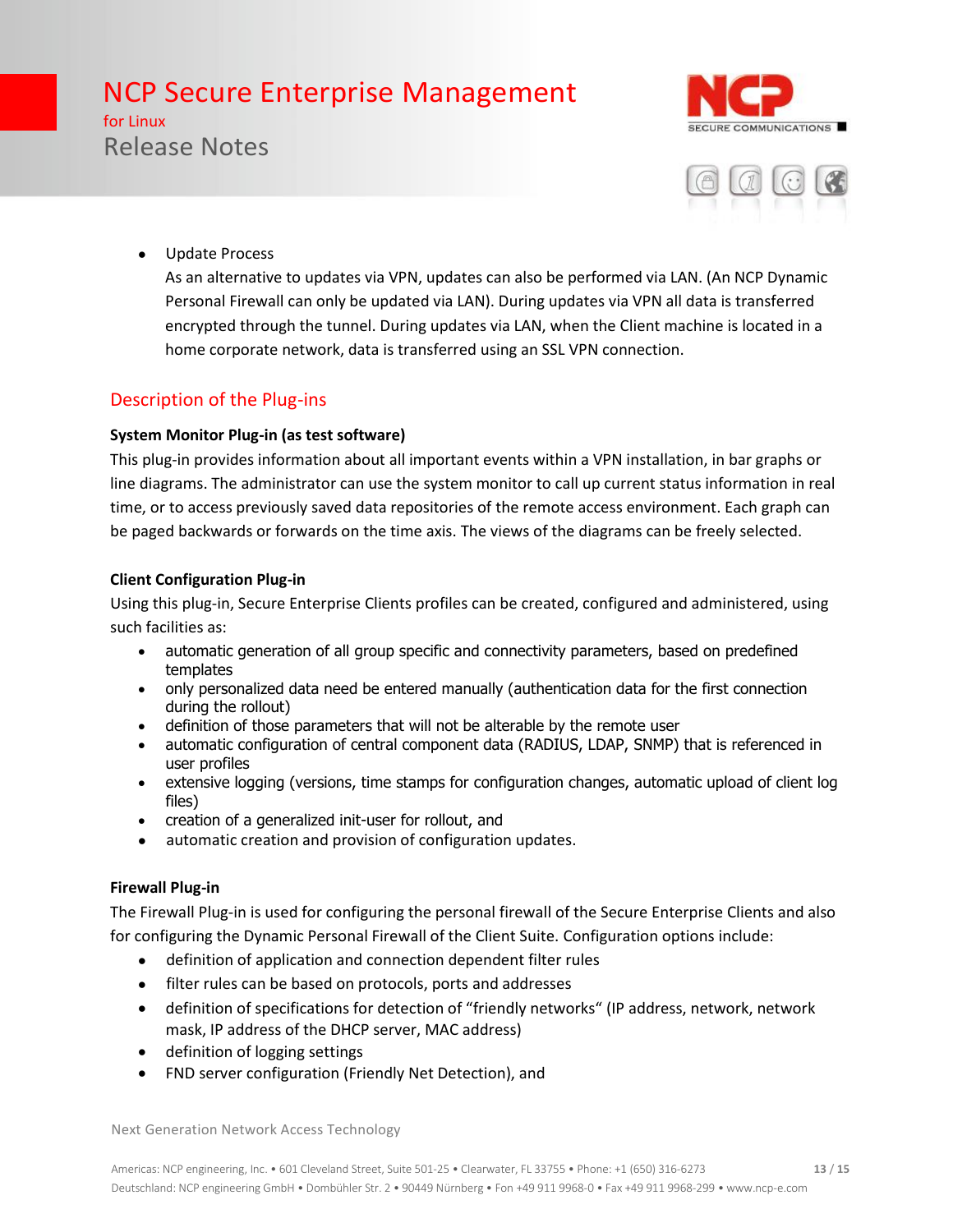for Linux Release Notes





• alterations to firewall settings that will not be alterable by the remote user.

#### **Server Configuration Plug-in**

The Server Configuration Plug-in is used for configuring and managing the NCP Secure Servers (Secure Enterprise Server and Secure High Availability Server) in the corporate network. Licensing of the Server components is handled decentralized at the respective machine, via its web interface. Access rights for those servers and their entire configuration is created and managed at the Management Console.

The Servers' configuration and statistics components of the web interface are replicated one-to-one at the Management Console. When necessary, server configuration via a server's web interface can be temporarily enabled, using controls at the Management Console; however, conflicting configuration changes are inhibited.

Templates can be used to predefine parameters for servers (Server Farm) and for Client user groups.

#### **PKI Enrollment Plug-in**

The PKI Enrollment Plug-in functions as Registration Authority (RA) and manages the creation as well as the administration of electronic certificates (X.509 v3) in conjunction with different certification authorities (CA). A generated certificate can optionally be stored as a soft certificate (PKCS#12) or on hardware, e.g. smart card or USB token (PKCS#12). The NCP Demo CA that ships with the product can be used to simulate a PKI during the test phase, however it is not recommended for production operations. Conversion to an external CA is problem-free. The most important functionalities include:

- creation of user and hardware certificates (also bulk mode)
- renewing of certificate validations (PKCS#7)
- revocation of certificates
- distribution of the certificates (also multi client certificates)
- creation of the user configuration via LDAP in the directory service
- creation of a PAC letter (Personal Authentication Code) for initial connection and licensing, and
- generation and distribution of server certificates.

#### **Endpoint Policy Plug-in**

Use this plug-in to define all security relevant parameters that must be checked prior to allowing access to the corporate network. Compliance with the specified security policies is mandatory and cannot be bypassed or manipulated by the user. The system can check for the following client parameters:

- Secure Enterprise Client software version
- operating system information, e.g. version or hot fix